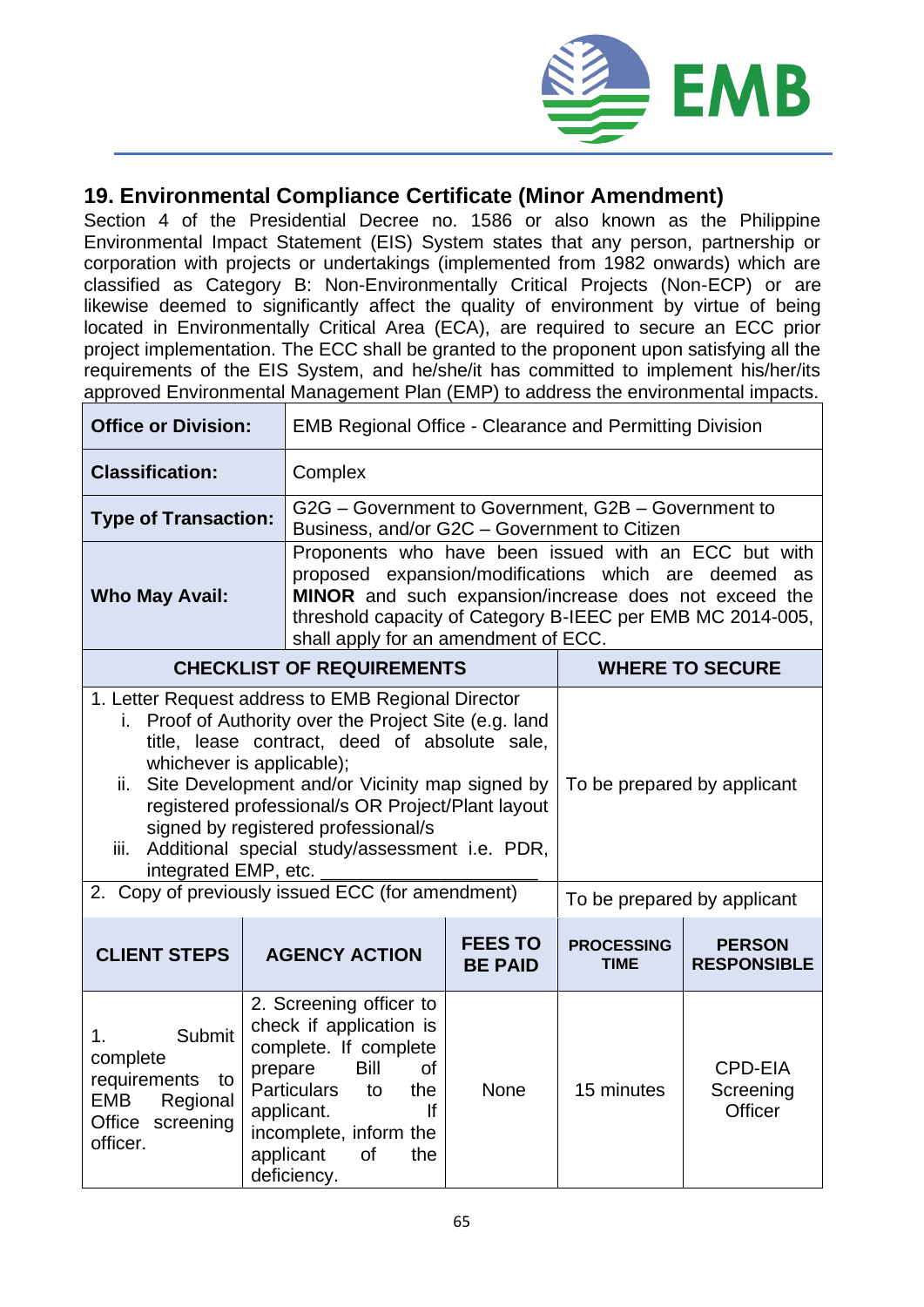

| 3. Proceed<br>to<br>EMB-1<br><b>FAD</b><br>for<br>the<br>preparation of<br>Order<br><sub>of</sub><br>Payment | 3.1 Prepare Order<br>of payment                                                                                  | <b>None</b>                                                | 5 minutes  | <b>EMB-1 FAD</b>                              |
|--------------------------------------------------------------------------------------------------------------|------------------------------------------------------------------------------------------------------------------|------------------------------------------------------------|------------|-----------------------------------------------|
| 3.2<br>Pay<br>processing<br>and<br>documentary<br>stamp<br>tax<br>the<br>fees at<br>EMB-1<br>Cashier         | 3.3<br>Accept<br>payment and issue<br><b>Official Receipt</b>                                                    | ₱1,000.00<br>(Processing<br>fee)<br><b>730.00</b><br>(DST) | 5 minutes  | EMB-1<br>Cashier                              |
| 4. Submit<br>application and<br>present proof of<br>payment to<br>Screening<br>Officer.                      | 4.1 Accept application<br>and                                                                                    | <b>None</b>                                                | 15 minutes | <b>CPD EIA</b><br>Screening<br><b>Officer</b> |
|                                                                                                              | 4.2 Record,<br>photocopy/scan<br>application documents<br>with OR and route to<br><b>CPD EIA Case</b><br>Handler | <b>None</b>                                                | 2 hours    | <b>CPD EIA</b><br>Screening<br><b>Officer</b> |
|                                                                                                              | 5. Evaluate the<br>application and<br>prepare Decision<br>Document/ ECC<br>amendment                             | None                                                       | 2 days     | CPD EIA CH                                    |
|                                                                                                              | 6. Review Evaluation<br>Report and check<br>Decision Document/<br><b>ECC</b> amendment                           | <b>None</b>                                                | 2 days     | <b>CPD EIA</b><br><b>Section Chief</b>        |
|                                                                                                              | 7. Recommend<br>approval                                                                                         | None                                                       | 1 day      | Chief, CPD                                    |